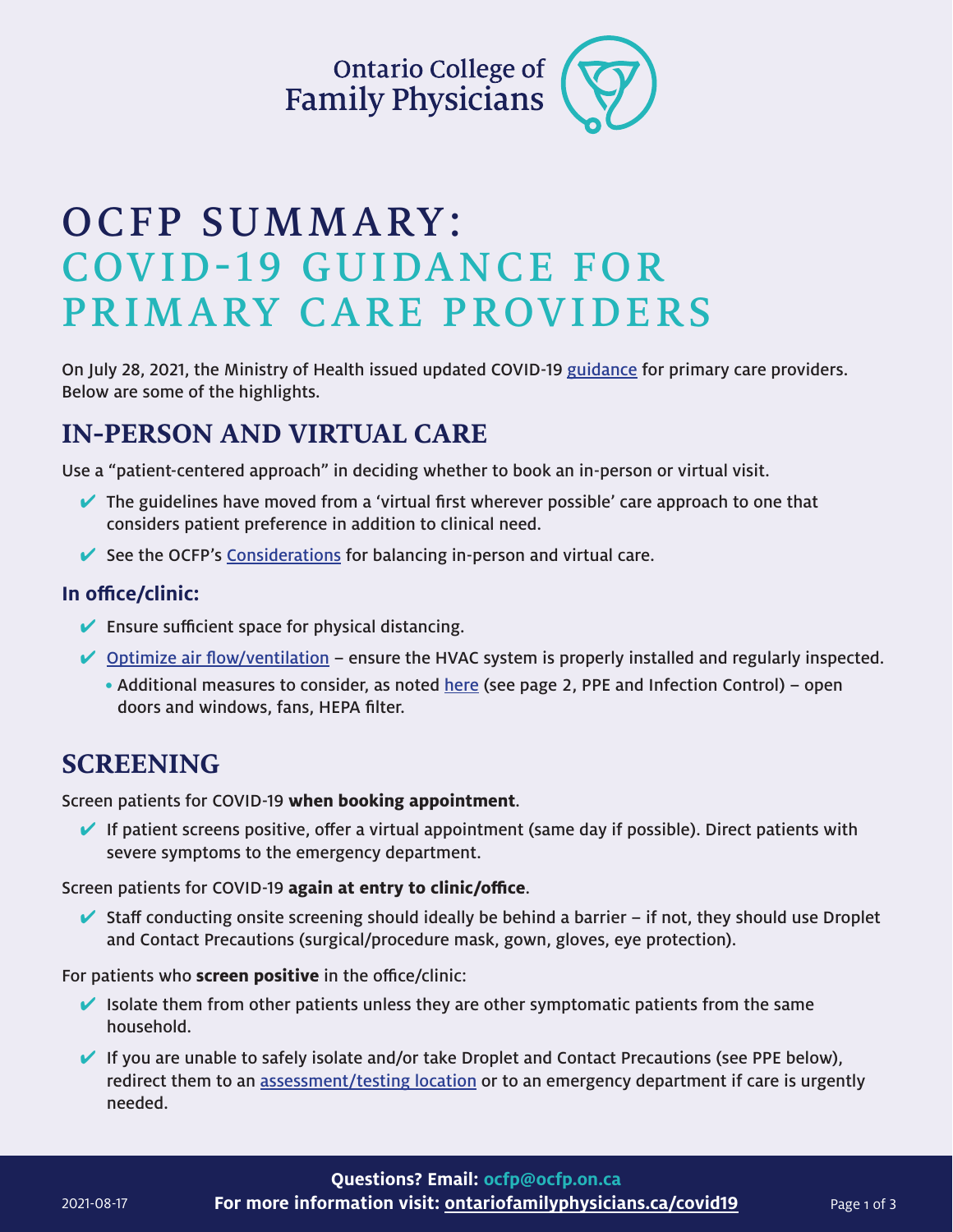

# **PERSONAL PROTECTIVE EQUIPMENT – PPE**

Use PPE [according to guidelines](https://www.ontariofamilyphysicians.ca/tools-resources/timely-trending/novel-coronavirus-2019-ncov/ocfp-ppe-for-hpc-visual-june-2020.pdf):

- **►** For patients who **screen positive**, wear an isolation gown, surgical/procedure mask, eye protection and gloves.
- 4 For those who **screen negative**, a surgical/procedure mask is required. If patient is unmasked, eye protection is also required.

All patients should wear a mask; if symptomatic or recently exposed to COVID-19, they must wear a surgical/procedure mask.

#### **VACCINATION**

- $\blacktriangledown$  Primary care providers and office/clinic staff are strongly recommended to be vaccinated.
- $\vee$  Consider discussions of vaccine status with patients and, where possible and appropriate, offer COVID-19 vaccinations.
- $\blacktriangleright$  See MOH [COVID-19 Vaccine-Relevant Information and Planning Resources](https://www.health.gov.on.ca/en/pro/programs/publichealth/coronavirus/covid19_vaccine.aspx) website.

#### **TESTING\***

- $\blacktriangleright$  If your patient has new or worsening COVID-19 symptoms, or is an asymptomatic contact of a confirmed case, offer or arrange testing. List of [testing locations here](https://covid-19.ontario.ca/assessment-centre-locations) and refer to an emergency department if care is urgently needed.
- $\blacktriangleright$  If you are able to safely test and coordinate sample delivery (see 'Testing' section in [guidance](https://www.health.gov.on.ca/en/pro/programs/publichealth/coronavirus/docs/2019_primary_care_guidance.pdf)), here is PHO's list of [preferred or acceptable specimen types](https://www.publichealthontario.ca/en/laboratory-services/test-information-index/covid-19) and the [test requisition](https://www.publichealthontario.ca/-/media/documents/lab/2019-ncov-test-requisition.pdf?la=en).
- Antigen point-of-care testing ("rapid testing") can be used as an additional layer of screening  $-$ not to diagnose COVID-19. Refer those with a positive antigen test for confirmatory PCR testing.

\* Do not delay care of patients with COVID-19 symptoms that are clinically evident of a different diagnosis. Use clinical judgment, considering local prevalence and contact history.

#### **REPORTING AND CASE MANAGEMENT**

- $\vee$  Contact your [local PHU](https://www.health.gov.on.ca/en/common/system/services/phu/locations.aspx) to report any probable and confirmed cases of COVID-19.
- Instruct patients who test positive to contact their [local PHU,](https://www.health.gov.on.ca/en/common/system/services/phu/locations.aspx) to inform their households and close contacts to self-isolate for 14 days from last exposure to the case, and for the contacts to be tested.
- $\blacktriangleright$  In general, fully vaccinated contacts do not need to isolate following an exposure, but they must contact their PHU for more advice. Testing is not required but is strongly recommended.
- See interim guidance for [fully vaccinated individuals contacts](https://www.health.gov.on.ca/en/pro/programs/publichealth/coronavirus/docs/contact_mngmt/COVID-19_fully_vaccinated_interim_guidance.pdf) and this flowchart for high-risk [exposure](https://www.health.gov.on.ca/en/pro/programs/publichealth/coronavirus/docs/contact_mngmt/app_11_high_risk_contact_FlowChart.pdf).